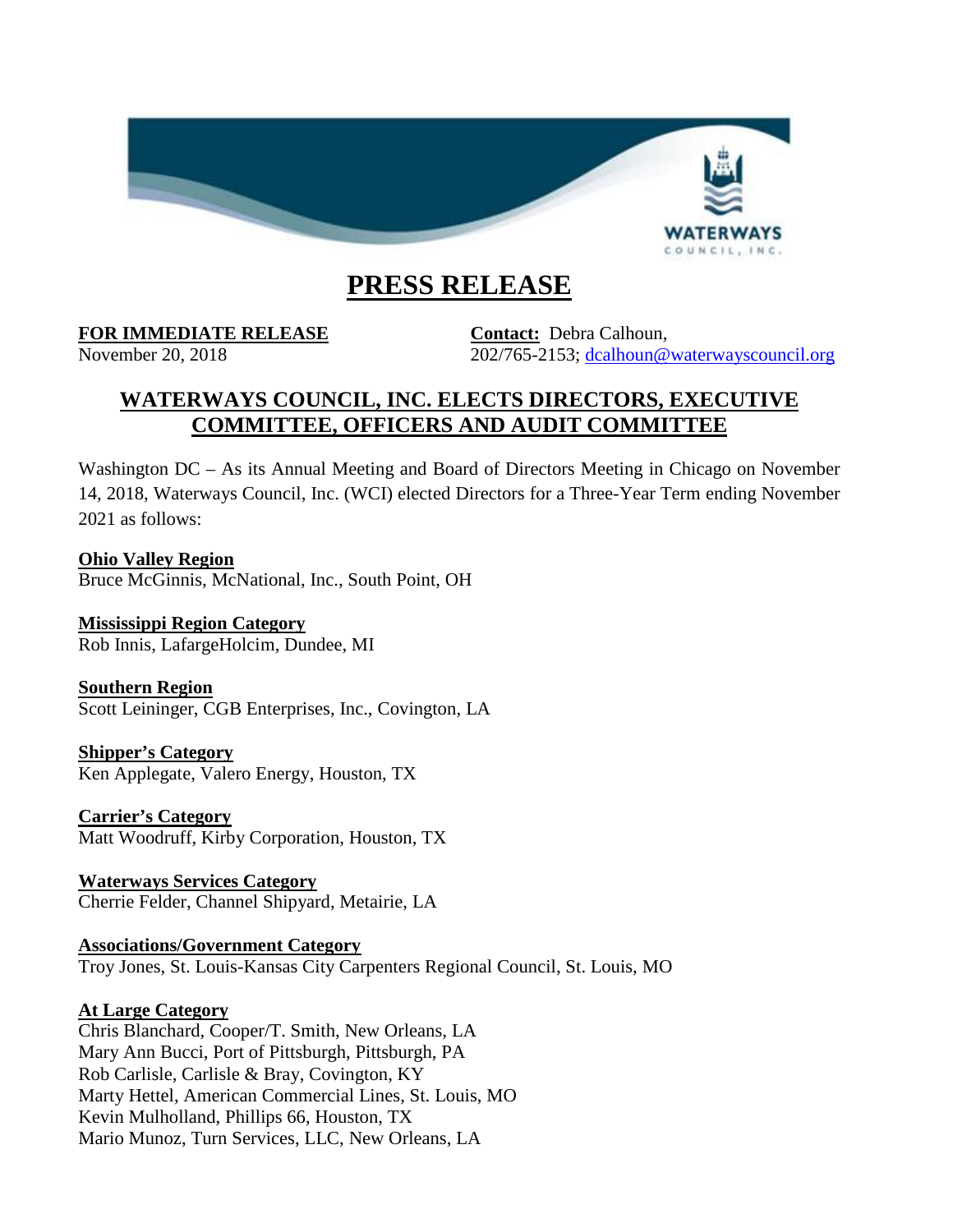Ken Hartman, National Corn Growers Association, Waterloo, IL Brent Nissen, ARTCO/ADM, Decatur, IL Caryl Pfeiffer, LG&E & KU Services, Louisville, KY Martha Scott Poindexter, Bunge Corporation, Washington, DC Rodney Weinzierl, Illinois Corn Growers Association, Bloomington, IL

#### **Board Members by virtue of their title:**

Michael Toohey, President and CEO, Waterways Council, Inc., Washington, DC, Nov. 2019 Dan Mecklenborg, General Counsel, Ingram Barge Company, Nashville, TN, Nov. 2019

The following WCI Executive Committee, Officers, and Audit Committee Members were also elected by the Board of Directors:

#### **Executive Committee**

Peter Stephaich, Chairman Tim Parker, Immediate Past Chairman Michael Toohey, President and CEO Matt Ricketts, First Vice Chairman Steve Golding, Vice Chairman Rob Innis, Vice Chairman Caryl Pfeiffer, Vice Chairman Rodney Weinzierl, Vice Chairman Dan Mecklenborg, General Counsel Marty Hettel, Secretary Cherrie Felder, Treasurer Merritt Lane, At Large Scott Leininger, At Large Lee Nelson, At Large Jeff Webb, At Large Matt Woodruff, At Large Rick Calhoun, Honorary Past Chairman Mark Knoy, Honorary Past Chairman Berdon Lawrence, Honorary Past Chairman

#### **Officers**

Peter Stephaich, Chairman Tim Parker, Immediate Past Chairman Michael Toohey, President and CEO Matt Ricketts, First Vice Chairman Rob Innis, Vice Chairman Steve Golding, Vice Chairman Caryl Pfeiffer, Vice Chairman Rodney Weinzierl, Vice Chairman Matt Woodruff, Vice Chairman Dan Mecklenborg, General Counsel Marty Hettel, Secretary